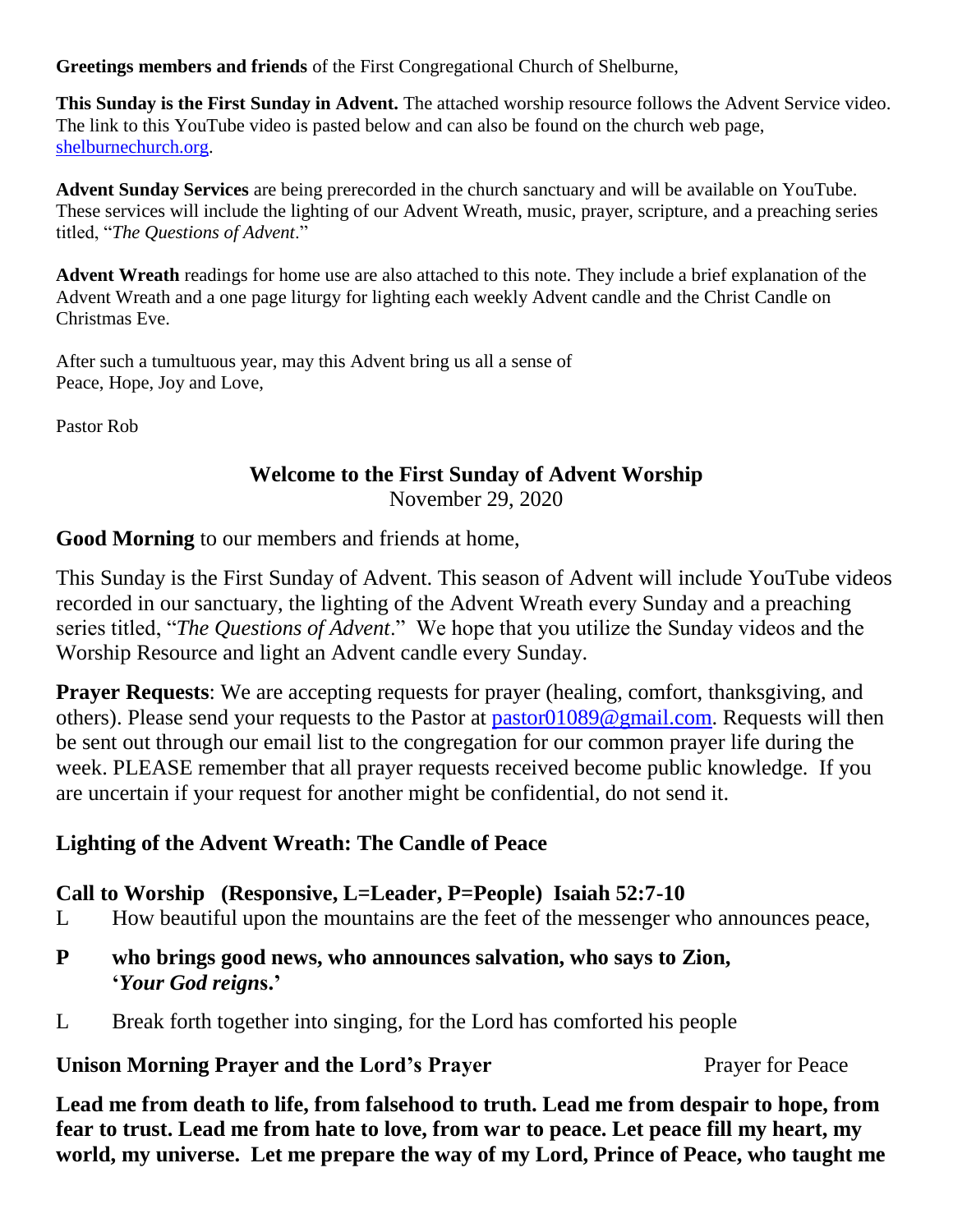**to pray saying …***Our Father, who art in heaven, hallowed be thy name. Thy kingdom come, thy will be done, on earth as it is in heaven. Give us this day our daily bread and forgive us our debts as we forgive our debtors. And lead us not into temptation but deliver us from evil. For thine is the kingdom and the power and the glory forever. Amen.*

# **Prayers of the People**

Loving God, who, in the coming of Christ, has fulfilled your promise to raise up a horn for our salvation, to bring peace on earth, we give you our thanks for this season of waiting and preparation. We do confess that it is hard for us to wait, it is hard for us to wait for anything or anyone, we are impatient by nature, especially when we look for, work for and pray for peace and then take stock of all the conflict, the violence, the senseless wars with senseless killing. There is so much hatred, so much abuse, so much innocence lost, so much that seems so cruel and brutal, so blind, so arrogant, ignorant and yes, so evil, that we are impatient for the coming of your peace, O Lord. We hear the familiar verses; swords into plow shares, spears into pruning hooks, neither shall we learn war anymore, those verses brings us to tears, and yet we are still on the edge of the abyss of destruction.

We are impatient for the coming of your peace, O Lord. We confess that seeking peace is something we pray for, dream of, but find it difficult to be involved in a meaningful way. Help us, O God, not only to wait, but to see how it is we can find your peace in our lives. Peace in what we say, and how we say it. Peace in what we do, and how we do it. Peace in our financial lives and how we use the assets you have blessed us with, peace as citizens of this nation; dedicated to life, liberty and pursuit of happiness for all our people. Peace as parents, as children, as your children, the peace that comes from knowing you, from walking with your Christ, from living with your Holy Spirit. Grant us this peace, as we wait, and as we pray in this time of meditation………Loving God, grant us your peace according to your holy will. Amen.

# **Scripture Reading:** Luke 1: 5-24 edited *The Questions of Advent: How Will I Know?*

The Gospel of Luke is the only gospel account that tells the story of Elizabeth and Zechariah, the parents of John the Baptist. Zechariah was a temple priest. When an angel appeared to him proclaiming that his wife will bear a son, named John, Zechariah questioned how this might be. Once when he was serving as priest before God and his section was on duty, he was chosen by lot, according to the custom of the priesthood, to enter the sanctuary of the Lord and offer incense. Now at the time of the incense offering, the whole assembly of the people was praying outside. Then there appeared to him an angel of the Lord, standing at the right side of the altar of incense. When Zechariah saw him, he was terrified; and fear overwhelmed him. But the angel said to him, "Do not be afraid, Zechariah, for your prayer has been heard. Your wife Elizabeth will bear you a son, and you will name him John. You will have joy and gladness, and many will rejoice at his birth, for he will be great in the sight of the Lord. He must never drink wine or strong drink; even before his birth he will be filled with the Holy Spirit. He will turn many of the people of Israel to the Lord their God.